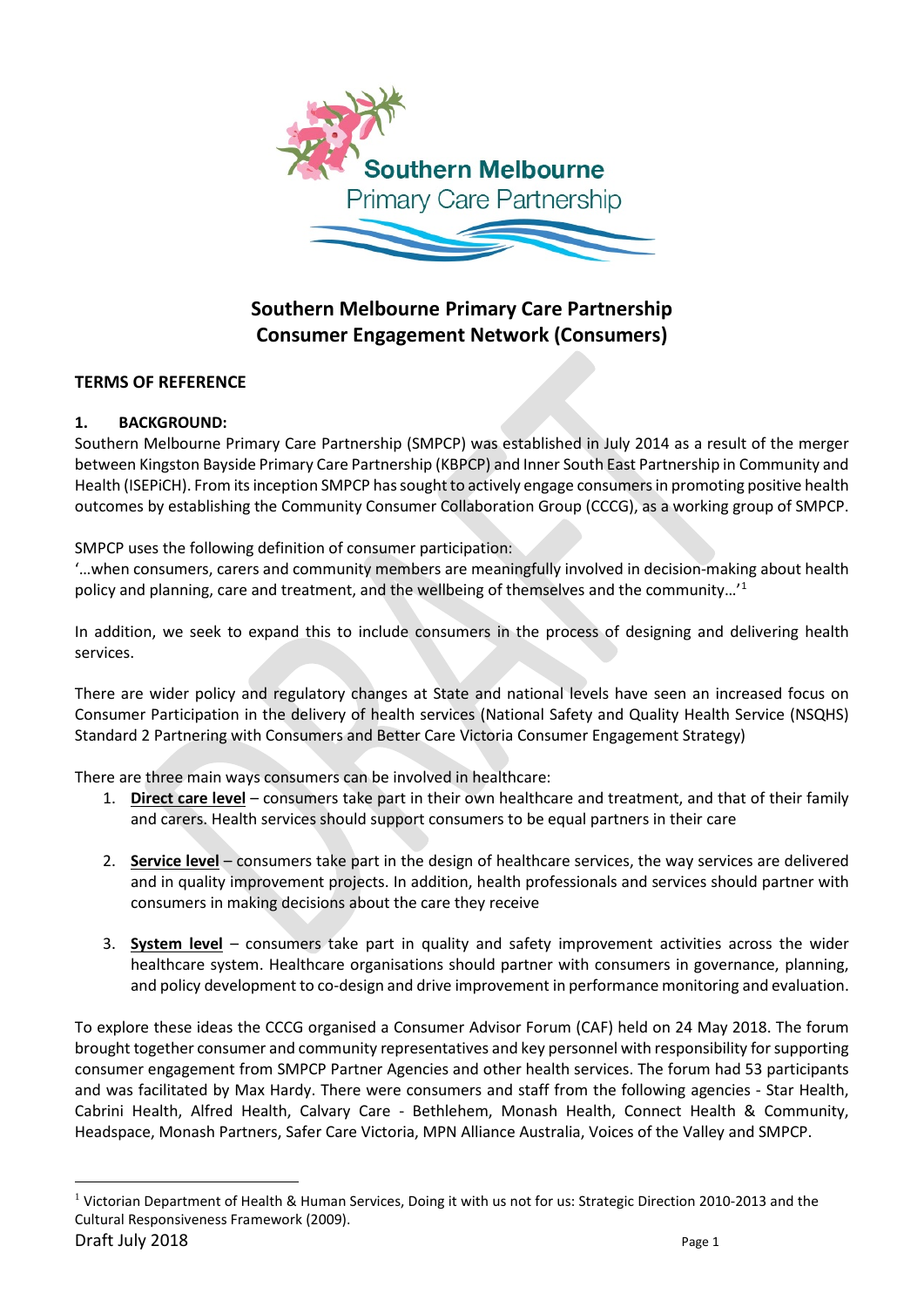## **2. PURPOSE:**

The CAF recommended the establishment of a Consumer Engagement Network (CEN) as an SMPCP Working Group with two constituent groups:

- Consumers, currently active, within consumer engagement processes of SMPCP partner agencies and like-minded health service providers services, and
- Consumer Participation Coordinators

It is anticipated that these constituent groups will work separately and together to identify issues and opportunities for mutual training and policy development

• Two consumer representatives will be drawn from the CEN as consumer representatives to the EGG

The key tasks identified for the CEN

- Identify and facilitate common training opportunities for consumers and co-ordinators. Some training suggestions include:
	- o Improving health literacy for consumer representatives
	- o Meeting procedures
	- o Engaging with clinicians
	- o Health governance systems
	- o National Standards
	- o Understanding Quality and Safety data
	- o Communication skill influencing and providing constructive feedback
	- o Advocacy skills
- Quarterly Co-ordinators support meetings to share ideas and strategies to promote consumer engagement and identify and facilitate common training opportunities for consumer representatives
- Opportunities for consumers to have online and 'face-to-face' meetings to bring forward common issues that can be taken to health services management (i.e. recognition and reimbursement policy, promoting engagement with CALD communities and other diverse communities ATSI, LGBQTI)

## **LEVELS OF CONSUMER PARTICIPATION WITH SMPCP**

Consumer involvement in the context of SMPCP is primarily at the **systems level**, with a focus on designing systems in partnership with consumers (co-design). SMPCP also supports **service level** consumer involvement by encouraging our health service partners and other stakeholders to increase consumer input in their work towards redesigning and improving their services.

## **3. MEMBERSHIP:**

Membership will consist of up to fifteen (15) people who are currently active, within consumer engagement processes health service providers services and are nominated by their service.

## **4. TERM OF APPOINTMENT:**

The initial term of appointment is one year, with an opportunity to nominate for reappointment for a further two year term.

If a CEN member becomes unable to attend regular scheduled meetings for a period of time, they can seek leave of absence from the meetings for an agreed period of time.

If a member fails to attend three consecutive meetings without an apology or reasonable notice (e.g. 'leave of absence'), they may be asked by the Chair to resign from the committee or have their membership revoked.

A community member may resign at any time. Where a member resigns, or completes a term and does not seek re-appointment, the person will have the opportunity to provide feedback on the operation of the committee or working group through an exit interview.

#### **5. ROLES AND RESPONSIBILITY**:

**Draft July 2018** Page 2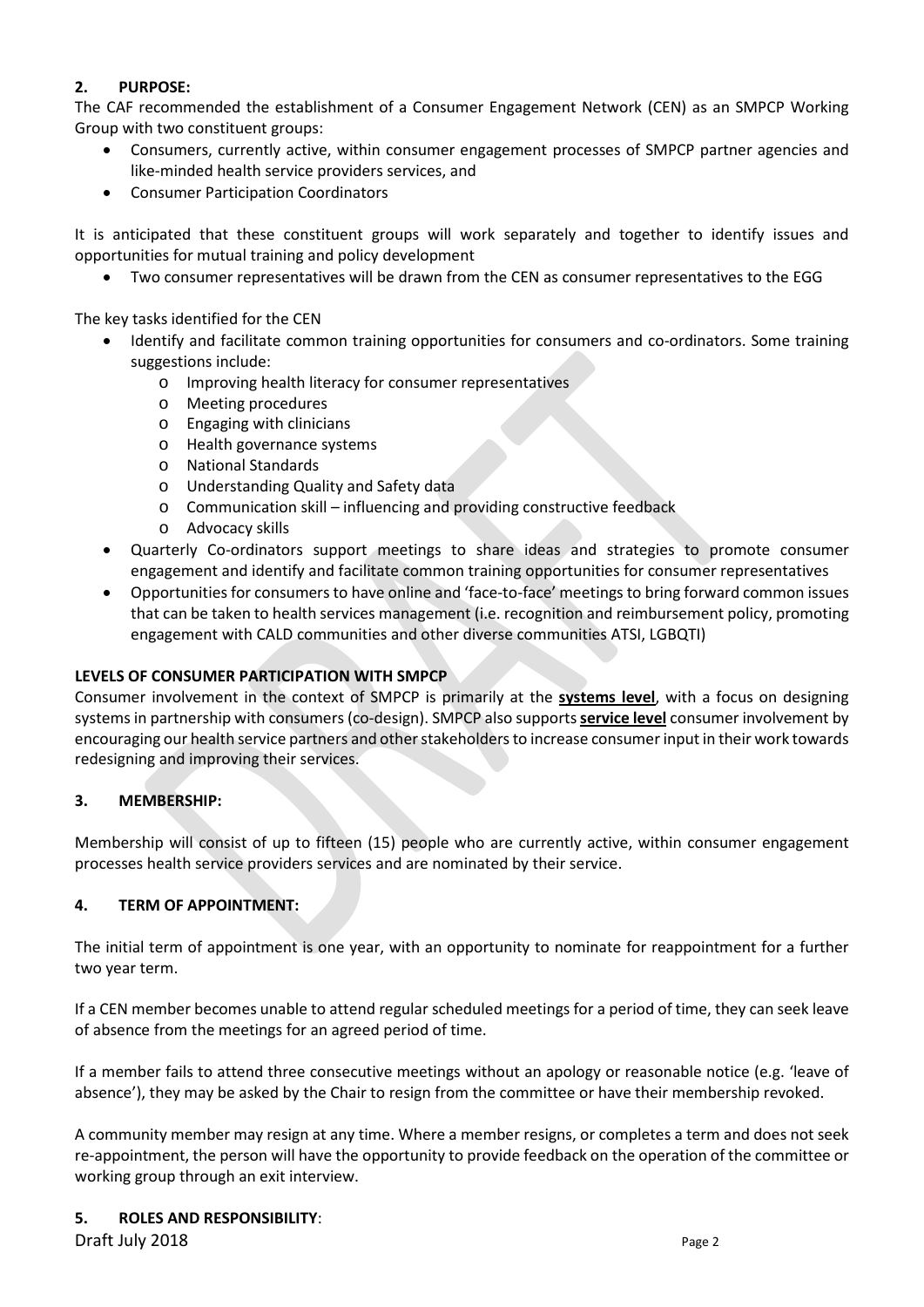Members of the CEN Consumer members will:

- Seek to increase their knowledge of the health and wellbeing issues affecting the community, including issues affecting high needs and disadvantaged groups
- Provide feedback to the Executive, Committees, any Working Groups and individual member agencies about programs and services, health issues, illness prevention and health promotion, through EGG committee structure and liaising with Chairs and SMPCP staff
- Maintain links with other relevant consumer/community networks and groups
- To the best of their ability commit to attending meetings and advise the Chair/Deputy Chair of any prolonged absence in writing

## **6. GUIDELINES FOR CEN CONSUMER MEMBERS**:

- Treat each other and other SMPCP members with fairness, dignity and respect;
- Ensure that they do not engage in discrimination;
- Encourage and enable each other and other members of SMPCP and working groups and committees to participate and have a say;
- Actively listen to and support each other and other members of SMPCP and working groups and committees;
- Value and respect each other's contributions and the contributions of other members of SMPCP and working groups and committees;
- be reliable and punctual;
- respect each other's privacy and confidentiality and that of other members of SMPCP and committees; and
- promote practices of inclusion and empowerment

If a member does not adhere to these guidelines, they may be asked to participate in a meeting with SMPCP Staff (e.g. Executive Officer or Partnership Lead), the Chair and/or a nominated member of the Executive. If a member continues to behave in a disrespectful way, they may be requested to leave the committee.

## **7. REPRESENTATION ON SMPCP COMMITTEES**:

The CEN Chair plus another CEN Consumer member is represented at the SMPCP Executive Governance Group. All CEN members will have the opportunity to represent CEN on SMPCP's key committees and working groups as appropriate including:

- **Executive Governance Group**
- Healthy Eating Working Group
- Family Violence Working Group
- Health Promotion
- Elder Abuse Prevention Network

To ensure that both community members and agency representatives on various SMPCP Committees are clear about the role of CEN members the following guidelines have been developed:

- Requirement to have a broad perspective and be constructive;
- Be prepared to listen and learn about the topic area/s and contribute where able;
- Have an understanding of the role of the group and be prepared to acquire relevant knowledge but also maintain a community, rather than service provider, perspective
- Be consistently available to attend meetings regularly and be prepared to participate for at least one year (TOR of Committees can be provided which outlines these details).

## **8. REPORTING**:

The CEN is established by and reports to the SMPCP Executive Governance Group. As per other SMPCP Committees, the Chair of CEN plus another CEN Consumer member will also serve as a full member of the SMPCP Executive Governance Group.

## **Draft July 2018** Page 3